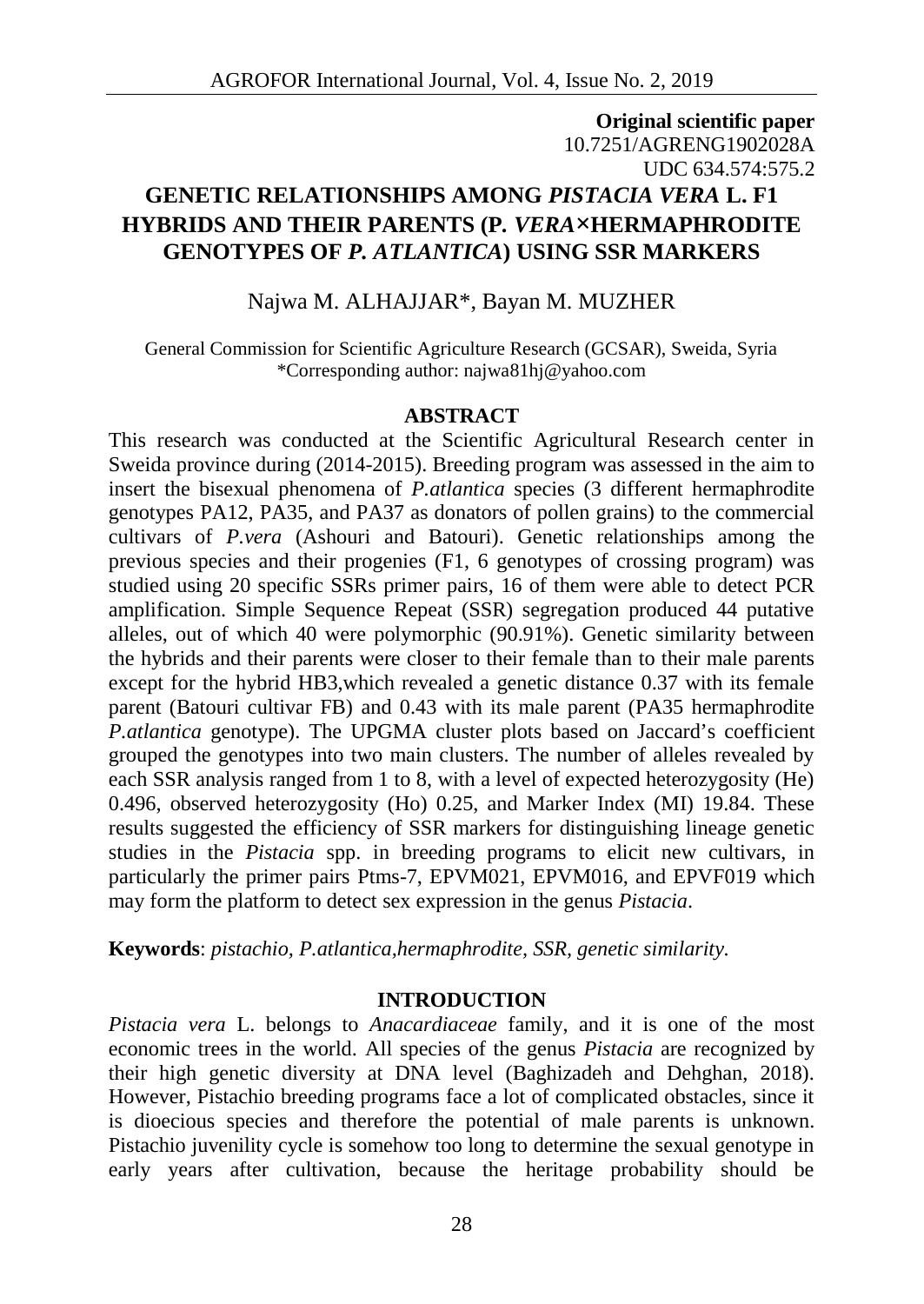(theoretically) half for each male and female parent. In this prospect, molecular markers could facilitate breeding and allow early seedlings selection, saving time and economic resources (Vendramin *et al.*, 2009). SSR markers have been developed in some species of genus *Pistacia* (Zaloglu *et al.*, 2009; Kafkas *et al*., 2009; Salimi *et al*., 2009).Indeed, all *Pistacia* species are dioecious and their flowers are unisexual except of some exceptional individual specimens of *P. atlantica* and *P. terebinthus* species (Kafkas, 2002; Isfendiyaroglu, 2007; Abdelkader *et al.*, 2009). Our previous study identified two new specific monoecious genotypes of *P. atlantica* (A9 and A10); in the first genotype all the flowers in the raceme are hermaphrodite with only 1-2% 0f female flowers, whereas the other genotype has four patterns of racemes (Alhajjar *et al.*, 2011). These exceptional transsexual genotypes are of importance in relation with pistachio breeding programs. Ziya Motalebipour *et al* (2016) indicated that the genome size of pistachio is about 600 Mb with a high level of heterozygosity, subsequently, this information may help in assessing stratigies for sequencing all pistachio genome. Turkeli and Kafkas (2013) assessed the first linkage map in pistachio using an inter-specific cross between *Pistacia vera* L. (siirt cultivar) and monoecious *Pistacia atlantica* Desf. (Pa-18 genotype), using ISSR, SRAP and AFLP markers. In this investigation, breeding program was assessed using three monoecious and hermaphroditic *P. atlantica* genotypes as donators and two *P. vera* female cultivars (Ashouri and Batouri) as receptors. Genetic relatedness of F1 progeny to their parents (*P. vera* × bisexual *P. atlantica*) was studied using 20 SSR markers.

### **MATERIALS AND METHODS**

#### Plant Material

Three monoecious/hermaphroditic *P. atlantica* genotypes (PA12,PA35 and PA37), two commercial female *P. vrea* cultivars (Batouri FB and Ashouri FA) as receptors were used. Also, 6 F1 hybrids (HA1, HA2, HA3, HB1, HB2 and HB3) as a consequence of cross pollination between the previous species.

#### Methods

DNA Extraction**:** By using CTAB protocol (Porebski *et al*., 1997).

SSR markers: Extracted DNA was PCR-amplified using 20 SSR primer pairs which were previously cloned and sequenced in *P. vera* according to (Ahmad *et al.*, 2003; Vendramin *et al.*,2010)

#### Data Analysis

The amplified alleles were scored either as present (1) or absent (0).Genetic similarity (GS) between any two genotypes was calculated depending on Jaccard's similarity coefficient (Jaccard, 1908). A dendrogram was constructed using the unweighted pair group method using arithmetic averages UPGMA (Sneath and Sokal, 1973). Number of alleles, observed heterozygosity (Ho) according to (Wunch and Hormaza, 2007)., expected heterozygosity (He) according to (Lorenzo *et al*., 2007), and Marker Index (MI) were also determined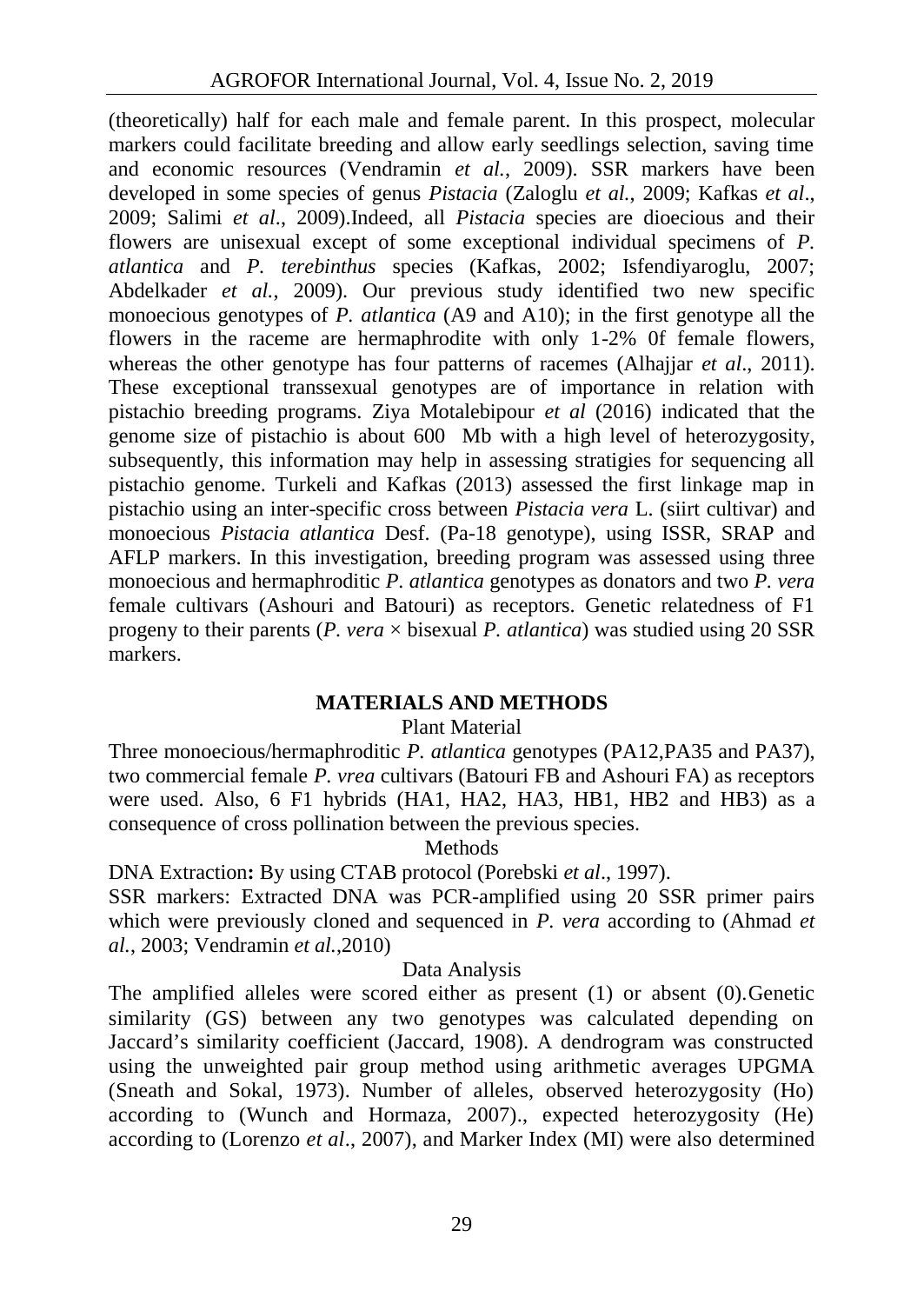to estimate the efficiency of SSR technique(Powell *et al*., 1996). The software used through this study was Microsoft EXCEL, SPSS17, and Past.

## **RESULTS AND DISCUSSION**

Levels of polymorphism

Twenty SSR primer pairs were applied, 16 of them were able to detect the polymorphism, and revealed 44 alleles across all genotypes, 40 alleles were polymorphic (90.91%). These results were in agreement with Arabnezhad *et al.* (2011) as they used 18 SSR primer pairs developed from *P. khinjuk* genome. All primer pairs produced 1-8 putative alleles each with an average 2.75 alleles per locus, and the highest number of putative alleles were revealed in the progeny HB3 (FB×PA35), Table (1). Baghizadeh *et al.* (2010) reported that in SSR population analysis, four SSR primers produced 11 alleles among 31 pistachio genotypes with an average value of 2.75 alleles. The genomic EST-SSRs primer pairs (EPVM021, EPVM016, EPVF019, and EPVM056) gave sufficient polymorphism in all F1 genotypes and their parents of the two studied *Pistacia* species (*P. vera* L. and bisexual genotypes of *P. atlantica*) and were more effective in comparison with those constructed by (Ahmad *et al.*, 2003) except Ptms-7 primer pairs, Figure (1). However, some of investigated loci (EPVM021 and EPVF019) revealed specific variation between individuals within the certain locus, which reflect the importance of these loci in selection programs. However, Primers (Ptms-11, Ptms-14, Ptms-42) revealed monomorphic alleles, whereas the other primer pairs revealed polymorphic alleles. The progeny HB3 (FB×PA35) was recognized by 7 alleles using EPVM021 primer pairs, 3 of which were unique alleles (904, 748 and 633 bp, respectively) (Table 1). Using EPVM021 primer, the allele 147 bp was mutual between all *P. atlantica* bisexual genotypes and F1 genotypes (HA1, HA2, HA3, HB2 and HB3) except the hybrid HB1 (FB×PA12) which was matched with its male parent PA12. EPVM016 primer was able to detect heterozygosity in the hybrid HB3, which were 488 bp from FB3 and 550 from PA35 monoecious *P. atlantica* genotype. Heterozygosity was also detected in HA1, HA2, HA3, HB1 and HB3 hybrids using EPVF019. Also, Ptms-7 primer was able to detect heterozygosity in all studied genotypes, and it labeled the HB1 (FB×PA12) by 3 alleles. Allele size ranged between 76 bp in Ptms-11primer to 904 bp in EPVM021 primer. Vendramin *et al.,* (2010) indicated that the allele size ranged from 206 to 609 bp in pistachio, while it ranged from 213 to 766 bp in *P.integerrima*, and 219- 766 bp in *P.terebinthus*.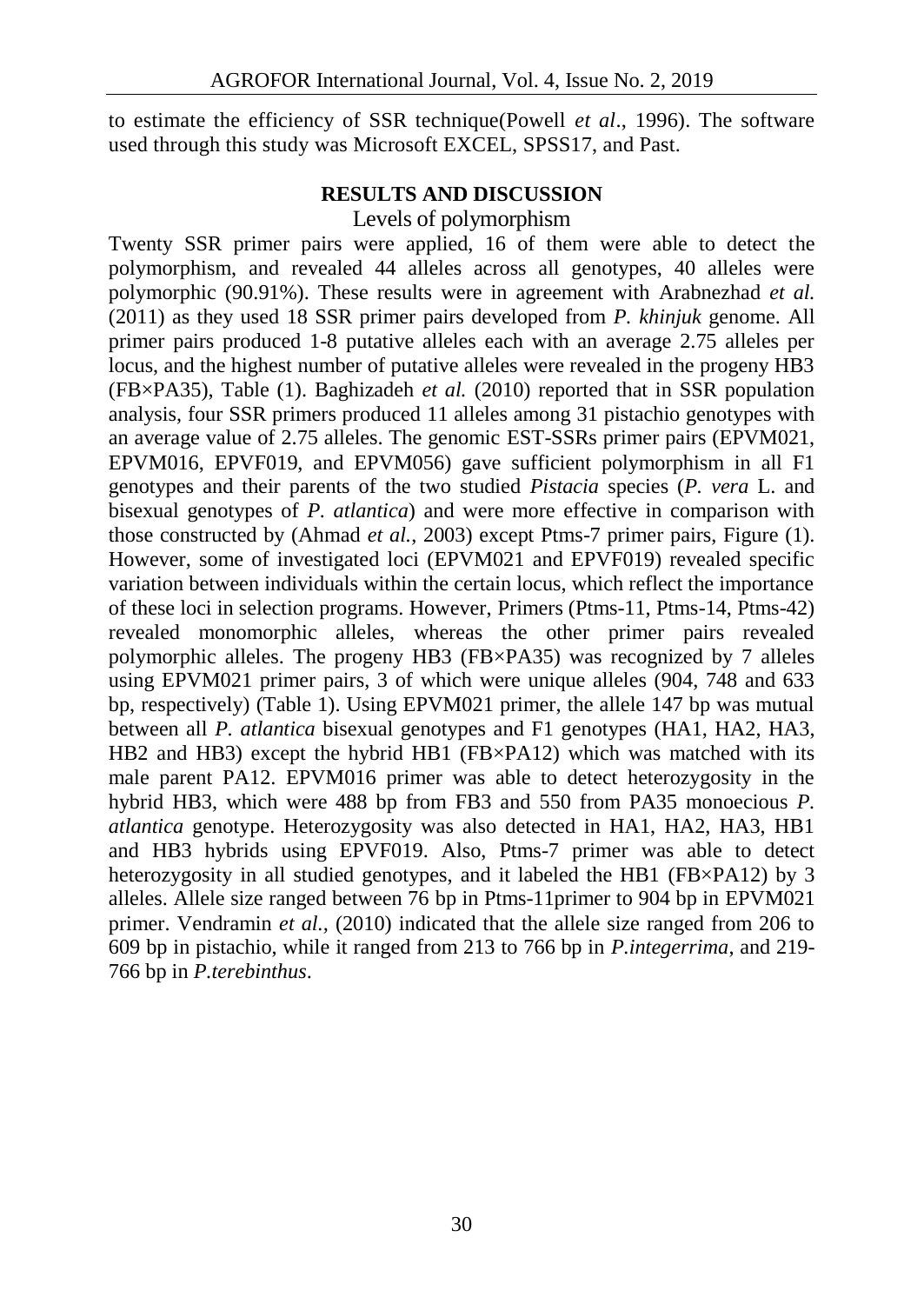

## Figure (1). Putative alleles produced by using Ptms-7 SSR primer pair on studied *Pistacia* spp. genotypes (FB1, FB2 and FB3: Batouri FB; FA1, FA2 and FA3: Ashouri FA). M: 100 bp ladder

Table (1): Total number of alleles produced by 16 SSRs primer pairs, number of polymorphic alleles, polymorphism percentage and allele size (bp)

| No.            | <b>Primer</b> | alleles        | Polymorphic    | $\circ$<br>Polymorphism% | <b>Alleles Size bp</b> |
|----------------|---------------|----------------|----------------|--------------------------|------------------------|
|                |               | No.            | <b>Alleles</b> |                          |                        |
| $\mathbf{1}$   | $P$ tms-3     | $\overline{2}$ | $\overline{2}$ | 100                      | 129-138                |
| $\overline{2}$ | Ptms-7        | $\overline{4}$ | $\overline{4}$ | 100                      | 182-202-222-242        |
| 3              | Ptms-9        | $\overline{2}$ | $\overline{2}$ | 100                      | 116-125                |
| $\overline{4}$ | $P$ tms-11    | 1              | $\Omega$       | $\Omega$                 | 76                     |
| 5              | $P$ tms-14    | 1              | $\theta$       | $\Omega$                 | 108                    |
| 6              | $P$ tms-31    | $\overline{2}$ | $\overline{2}$ | 100                      | 121-129                |
| $\overline{7}$ | $P$ tms-33    | $\overline{2}$ | $\overline{2}$ | 100                      | 176-184                |
| 8              | $P$ tms-40    | 3              | 3              | 100                      | 192-213                |
| 9              | Ptms-42       | 1              | $\Omega$       | $\Omega$                 | 183                    |
| 10             | $P$ tms-45    | $\overline{2}$ | $\overline{2}$ | 100                      | 154-163                |
| 11             | EPVF021       | 7              | 6              | 88                       | 101-147-307-439-491-   |
|                |               |                |                |                          | 633-748-904            |
| 12             | EPVF013       | $\overline{c}$ | $\overline{2}$ | 100                      | 633-690                |
| 13             | EPVF016       | $\overline{2}$ | $\overline{2}$ | 100                      | 488-550                |
| 14             | EPVF056       | 3              | 3              | 100                      | 300-410-520            |
| 15             | EPVF019       | 8              | 8              | 100                      | 667-532-377-318-202-   |
|                |               |                |                |                          | 196-161-112            |
| 16             | EPVM058       | $\overline{2}$ | $\overline{2}$ | 100                      | 249-273                |
|                | <b>SUM</b>    | 44             | 40             | 90.91                    |                        |
|                | <b>AVE</b>    | 2.75           | 2.5            |                          |                        |

#### Genetic similarity

Genetic similarity ranged from 0.24 between both *P. vrea* female cultivars; Ashouri and Batouri (FA and FB) with PA37 monoecious *P. atlantica* genotype, to 0.96 between two F1 progenies HA1 (FA×PA37) and HA2 (FA×PA12). Genetic similarity between the two studied cultivars of *P. vera* (Ashouri and Batouri) was 0.79. The genetic distances between all bisexual genotypes of *P. atlantica* and *P. vera* female cultivars (Batouri and Ashouri) were 0.282 and 0.264 respectively.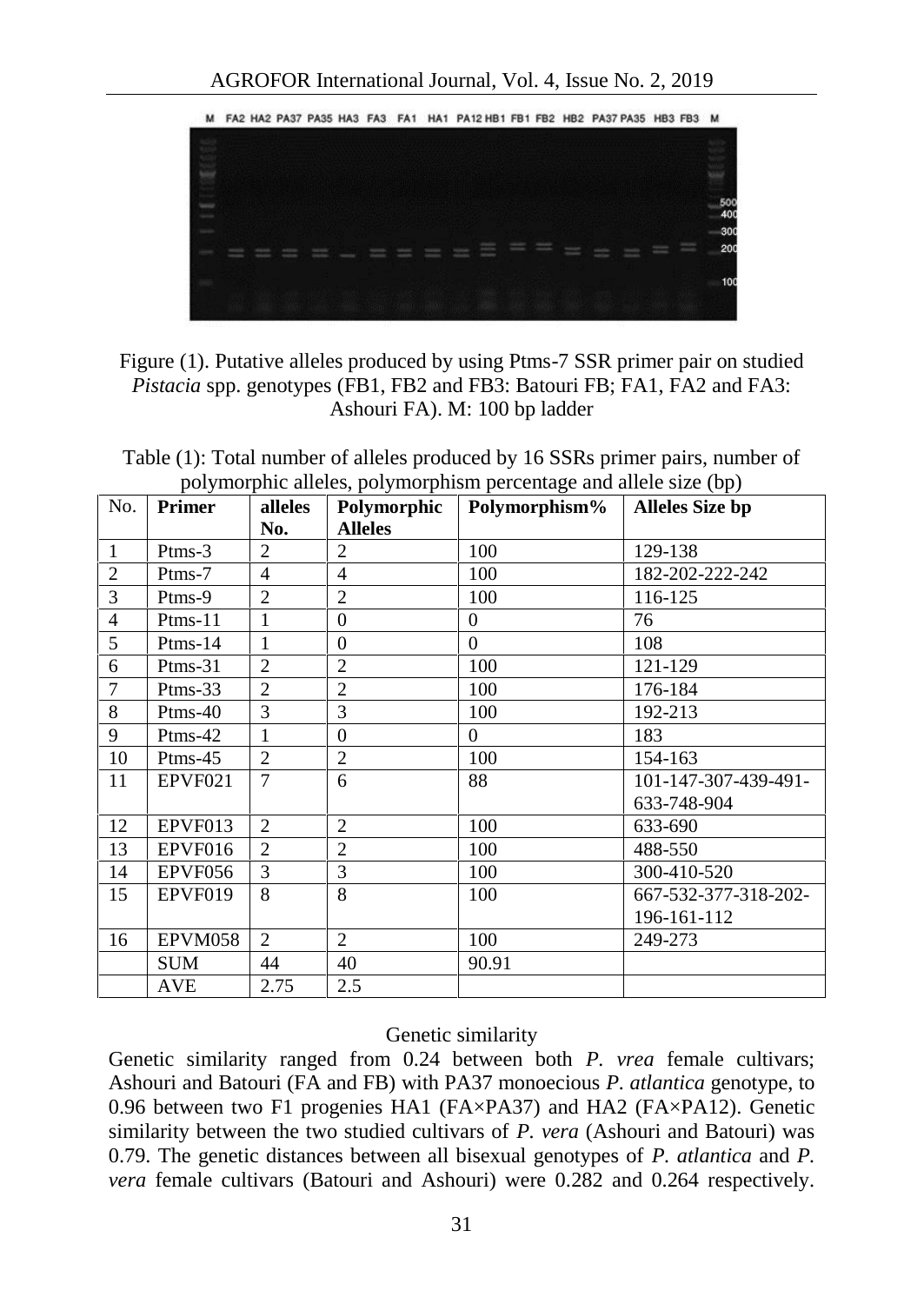Genetic distances between the hybrids and their parents were closer to their female parents (FA and FB) than to their male parents (PA12, PA37 and PA35) except for the hybrid HB3 (FB×PA35) which revealed genetic distances 0.37 with FB and 0.43 with PA35. Pazouki *et al.* (2010) reported that genetic similarity within *Pistacia* spp. ranged from 0.03 to 0.8.

Clustering and genetic relationships among all studied genotype The pattern of cluster analysis based on Jaccard's coefficient and UPGMA algorithm clustered the genotypes into two main clusters; the first cluster divided into three sub clusters, the first one branched into two groups, the first group contained all F1 hybrids 'between female Ashouri cultivar and all P. atlantica bisexual genotypes and the second group contained the hybrid HB1 (FB×PA12). The second sub-cluster divided into two groups; the first one contained female cultivars (FA and FB), and the second one contained only the progeny HB2 (FB $\times$ PA37). Whereas the progeny HB3 (FB  $\times$  PA35) was

clustered in the third sub cluster. All P. atlantica bisexual genotypes were grouped in the second cluster which divided into two sub-clusters, the first one contained both of PA12 and PA37, while PA35 genotype was located in the second sub cluster Figure (2)



Figure (2): cluster analysis for F1 progenies and their parents using Jaccard's coefficient

To evaluate the efficiency of SSR microsatellite markers for polymorphism detection; Observed and Expected Heterozygosity (Ho and He), in addition to Marker Index (MI) were calculated. Observed heterozygosity Ho was appeared in 3 of 16 SSR loci giving an average value 0.25. Expected heterozygosity depending on allele frequency was 0.496 in all polymorphic tested loci. Marker Index (MI) was19.84. Kolahi-Zonoozi et al. (2010) indicated to a value of Observed Heterozygosity (Ho) 0.490, while the Expected Heterozygosity (He) was 0.345 in their study by using 12 primer pairs.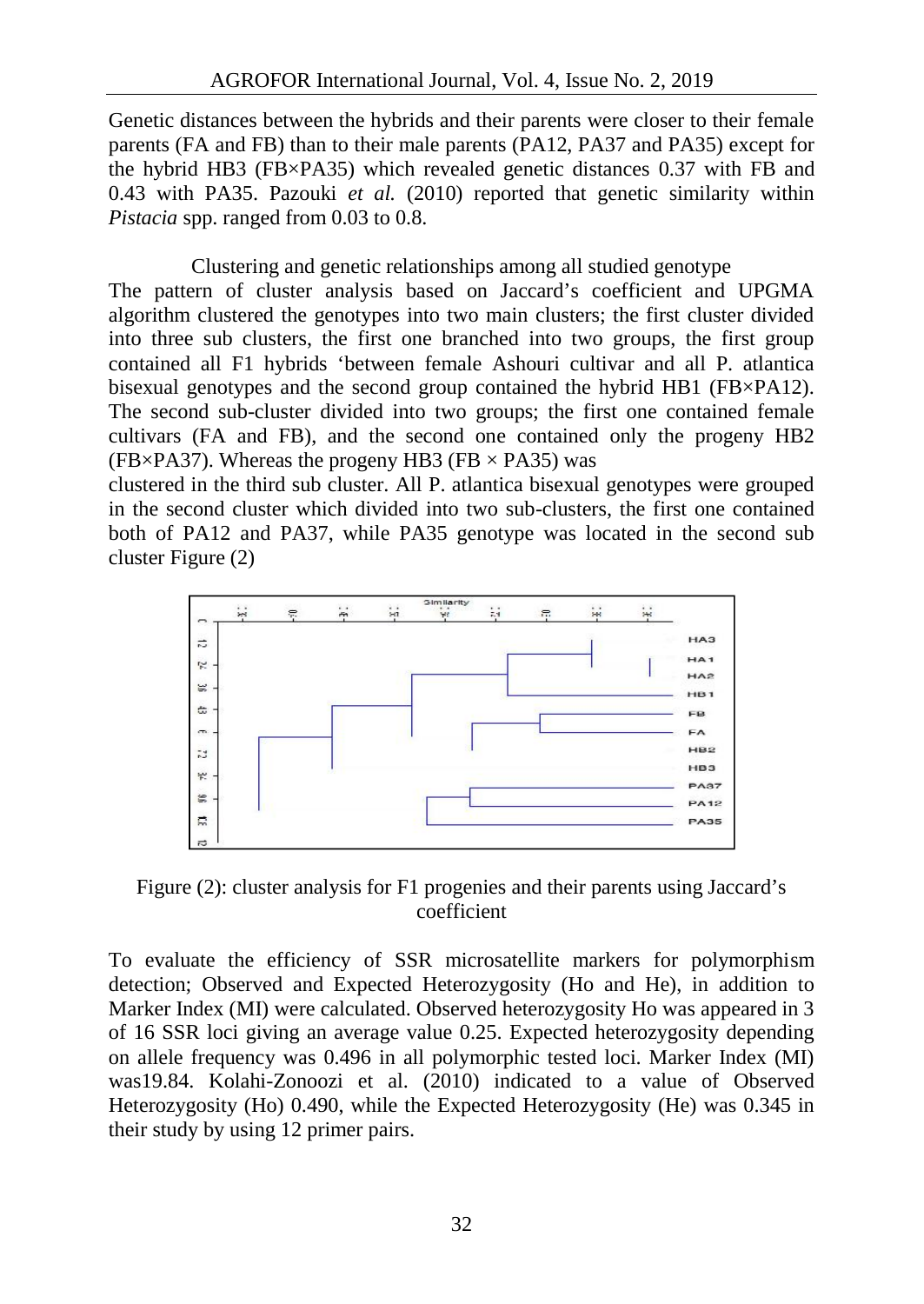#### **CONCLUSION**

Depending on this investigation, it be concluded that SSR marker is an informative technique which revealed high ability to differentiate individuals and played an important role as genetic marker for lineage studies, and inheritance of sex expression as some of studied primers showed, and may form the platform to detect the sex expression in the genus Pistacia. Since hybrids (HB1, HB2 and HB3) revealed specific loci using different SSR primer pairs (particularly the hybrid HB3), they may form an essential platform for further breeding programs concerning hermaphroditism in P. vera species, in addition to introduce the male parent PA35 for this purpose. On the other hand, advances approach should be continued at different DNA levels using different informative molecular markers for sexual determination in pistachio.

#### **REFERENCES**

- Abdelkader, Y., Latifa, E. and Benyounes, H. 2009. Etude biologique de *Pistaciaatlantica*Desf.de la region orientale du Maroc. *Biomatec Echo*, 3 (6): 39-49.
- Ahmad, R., Ferguson, L. and Southwick, S. 2003. Identification of pistachio (*Pistaciavera* L.) nuts with microsatellite markers. *J. Amer. Soc. Hort. Sci*, 128 (6).
- Alhajjar, N.M., Muzher, B.M., and Hamed, F. 2001.Morphological and molecular characterization of *Pistaciaatlantica*Desf.in the South of Syria/Swaida Province/.*Jordan Journal of Agricultural Science*, 7 (3): 458-472.
- Arabnezhad, H., Bahar, M. and Pour, A.T. 2011. Evaluation of genetic relationships among Iranian pistachios using microsatellite markers developed from *PistaciaKhinjuk* stocks.*Scientia Horticulturae*, 128 (3): 249-254.
- Baghizadeh, A. And Dehghan, E. 2018. Efficacy of SCoT and ISSR markers in assessment of genetic diversity in some Iranian pistachio (*Pistacia vera* L.) cultivars. *Pistachio and Health Journal*. 1(1): 37- 43.
- Baghizadeh, A., Noroozi, Sh. And Javaran, M.J. 2010. Study on genetic diversity of some Iranian pistachio (*Pistaciavera* L.) cultivars using random amplified polymorphic DNA (RAPD), inter sequence repeat (ISSR) and simple sequence repeat (SSR) markers: A comparative study. *African Journal of Biotechnology*, 45: 7632-7640.
- Isfendiyaroglu, M. 2007. Hermaphroditism in*Pistaciaatlantica*Desf.A new report from Izmir/Turkey.*Ege Univ. ZiraatFak. Derg*, 44 (3): 1-12.
- Jaccard, P. 1908. Nouvellesrecherches sur la distribution.*Florale. Bull Soc Vaud Sci Nat*, 44: 233-270.
- Kafkas, S. 2002. Developing of monoecious pistachio (*P. vera* L.) populations and the sex determination mechanism in *Pistacia* by crossbreeding. *ActaHorticulturae*, 591: 285-289.
- Kafkas, S., Dogan, Y. and Zalogiu, S. 2009. Phylogenetic analysis in the genus *Pistacia* by simple sequence repeat markers. *5 th International Symposium on Pistachios and Almonds. ISHS- Sanliurfa-Turkey*, Oct. 06-10. Abstr, P: 84.